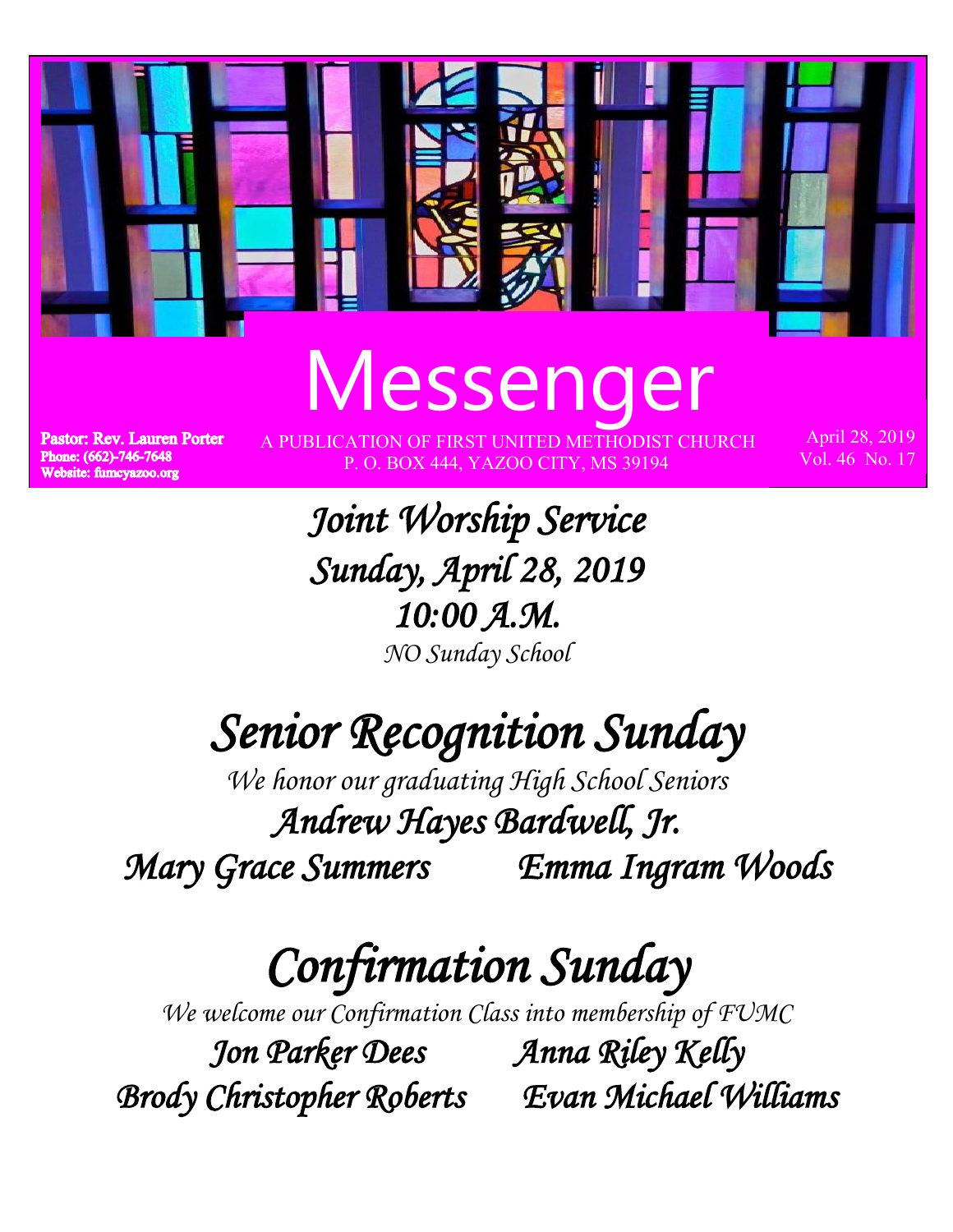### **THIS WEEKS CALENDAR**

### **SUNDAY, APRIL 28** 10:00 a.m. Joint Worship Service No Sunday School 5:00 p.m. Planet 456 5:00 p.m. Hiskidz Choir Grades 1-3 6:00 p.m. Snack Supper 6:00 p.m. Adult Bible study 6:15 p.m. Hiskidz Choir Grades 1-6 6:15 p.m. Youth **MONDAY, APRIL 29** 9-12 noon Methodist Market **TUESDAY, APRIL 30** 6:00 p.m. Ladies' Bible Study at Millie's **WEDNESDAY, MAY 1** 3:00-4:15 p.m. Hiskidz Choir Gr. 1-6 5:30 p.m. In the Hands of God/Prayer Meeting 6:00 p.m. Adult Bible Study 6:15 p.m. Youth Small Group **SATURDAY, MAY 4** 9-12 noon Methodist Market



- 24. Myla Wallace
- 29. Lindsey Thornton
	- 1. Hunter Kyle
	- 2. Benny Melton



### **HISkidz Choir** Rehearsal

 This Sunday, April 28, there will be a special Hiskidz Choir practice

at 5 p.m. for grades 1-3. Supper will be served at 6 p.m. Grades 4-6 will join us after supper for practice in preparation for the May 5 Worship service. We will dismiss at 7:00 p.m.



 **Next Sunday, May 5**, at the 11 o'clock service, the Hiskidz Choir, grades 1-6 will be sharing special music. The children have been working very hard preparing for this special service. We hope you will make a special effort to attend this service and enjoy listening to the children as they share Scripture through song. Brother Lauren will be preaching.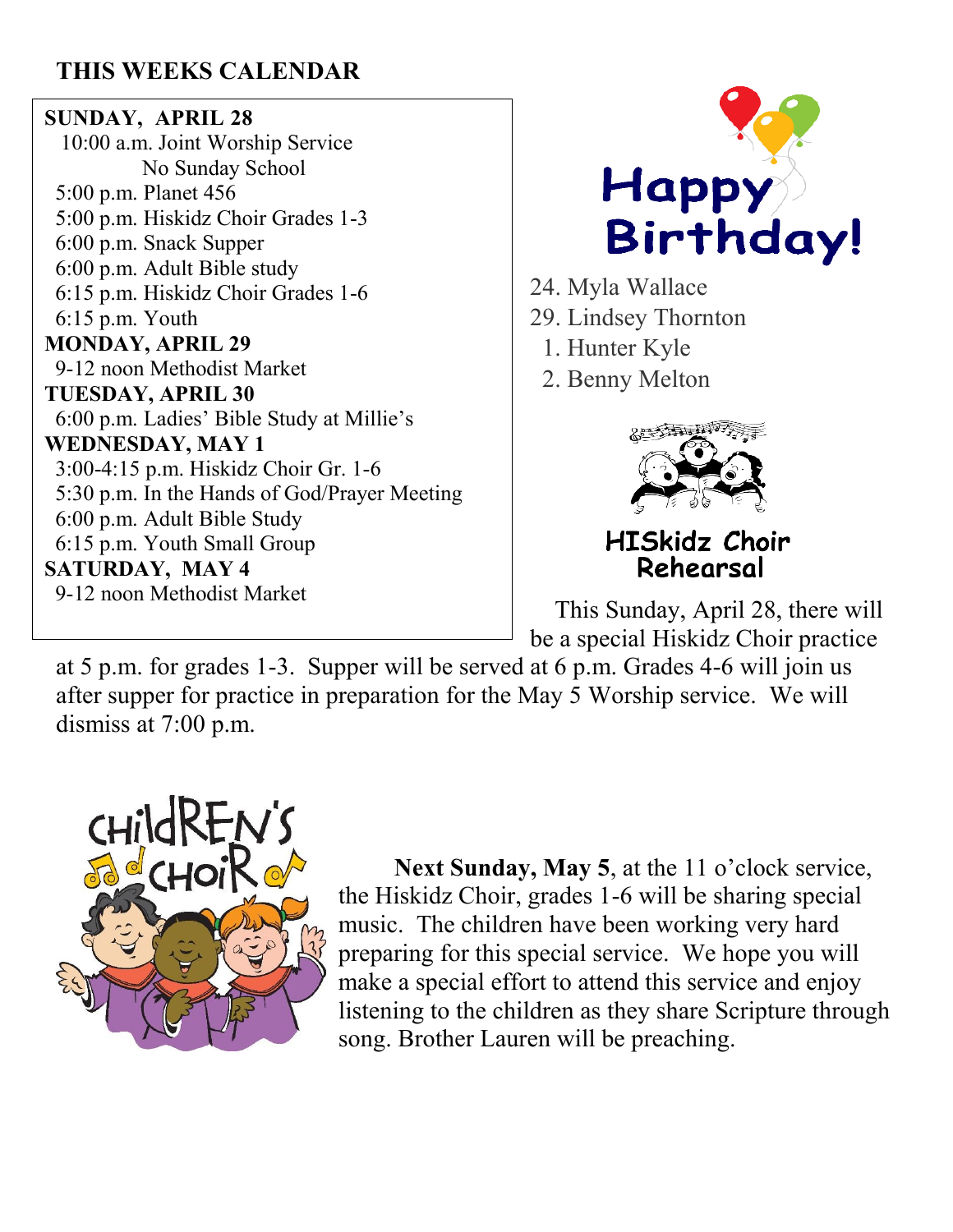

# **Solid Ground Youth**

 This Sunday there will be **NO** Sunday School. We will all gather together for a joint worship at 10:00 a.m. to recognize our graduating High School Seniors and our 6<sup>th</sup> grade Confirmation Class.

## **Sunday Night Youth**

 Youth group will meet Sunday night and wrap up our "Look Again" series. In this final lesson, we will look at the reaction of the women and disciples upon discovering the Resurrection of Jesus. This will be our last Sunday night meeting at the church. We will meet next Sunday night at an alternate location (TBA), to kick off the summer.

## **Wednesday Night Small Group**

 Wednesday night small group will meet Sunday, May 1 for the final time before summer. We will conclude the series that we have been studying. This series is called "Dwell." I would like to challenge you all to allow Jesus to be more than just your landlord, let Him dwell within you.

**Lake J/M28 Camp** -The dates for Lake J are July 6-10. The first payment is due by May  $5<sup>th</sup>$ . Please contact Tera Smith for details.

## **Senior Recognition Sunday**

This Sunday, April 28<sup>th</sup> there will be a joint service at 10:00 a.m. At this service we will be recognizing the Graduating Seniors of our church. We are excited to see what the future holds for these young people.

> **Andrew Hayes Bardwell, Jr. Mary Grace Summers Emma Ingram Woods**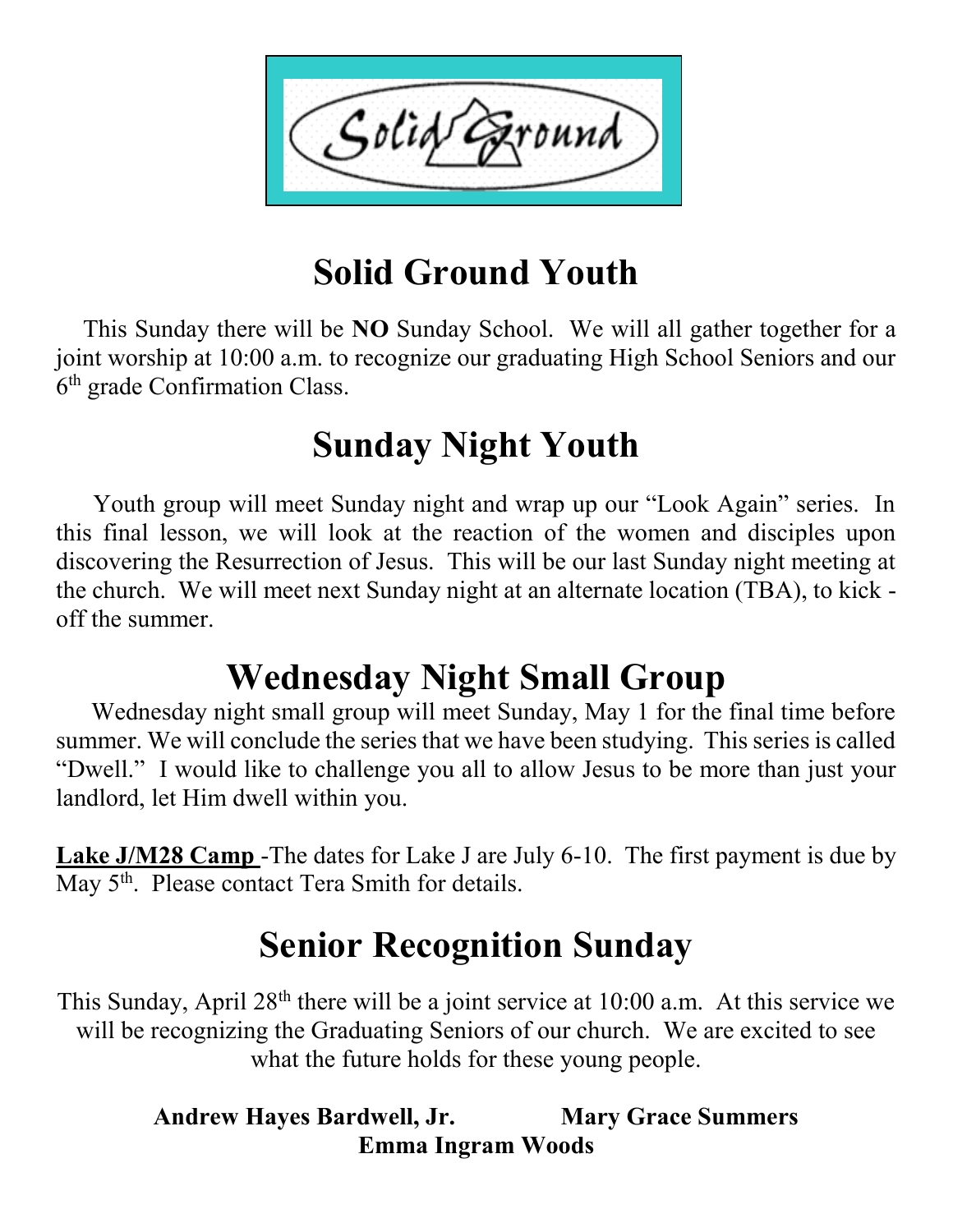# Children's Page

**Memory Verse** 

"I have seen the Lord."

John 20:18



 There will be **NO** Sunday School this week. We will have a joint worship service at 10:00 a.m. in recognition of Confirmation and our graduating High School Seniors.

 This Sunday night will be our last Bible study before the summer begins. We will talk about the Resurrection of Jesus and the importance of this event for all of us.





 The theme and dates for this year's Vacation Bible School have been set. The dates will be Tuesday, May 28-Friday, June 1 from 8:30 a.m. until 11:30 a.m. The theme this year is *ROAR: Life is Wild – God is Good.*  Please prayerfully consider volunteering to help with VBS this year.

### **Confirmation:**

This Sunday, April 28<sup>th</sup> there will be a joint worship service at 10:00 a.m. At this service, we will welcome into the church our new Confirmands.

Jon Parker Dees Anna Riley Kelly Brody Christopher Roberts Evan Michael Williams